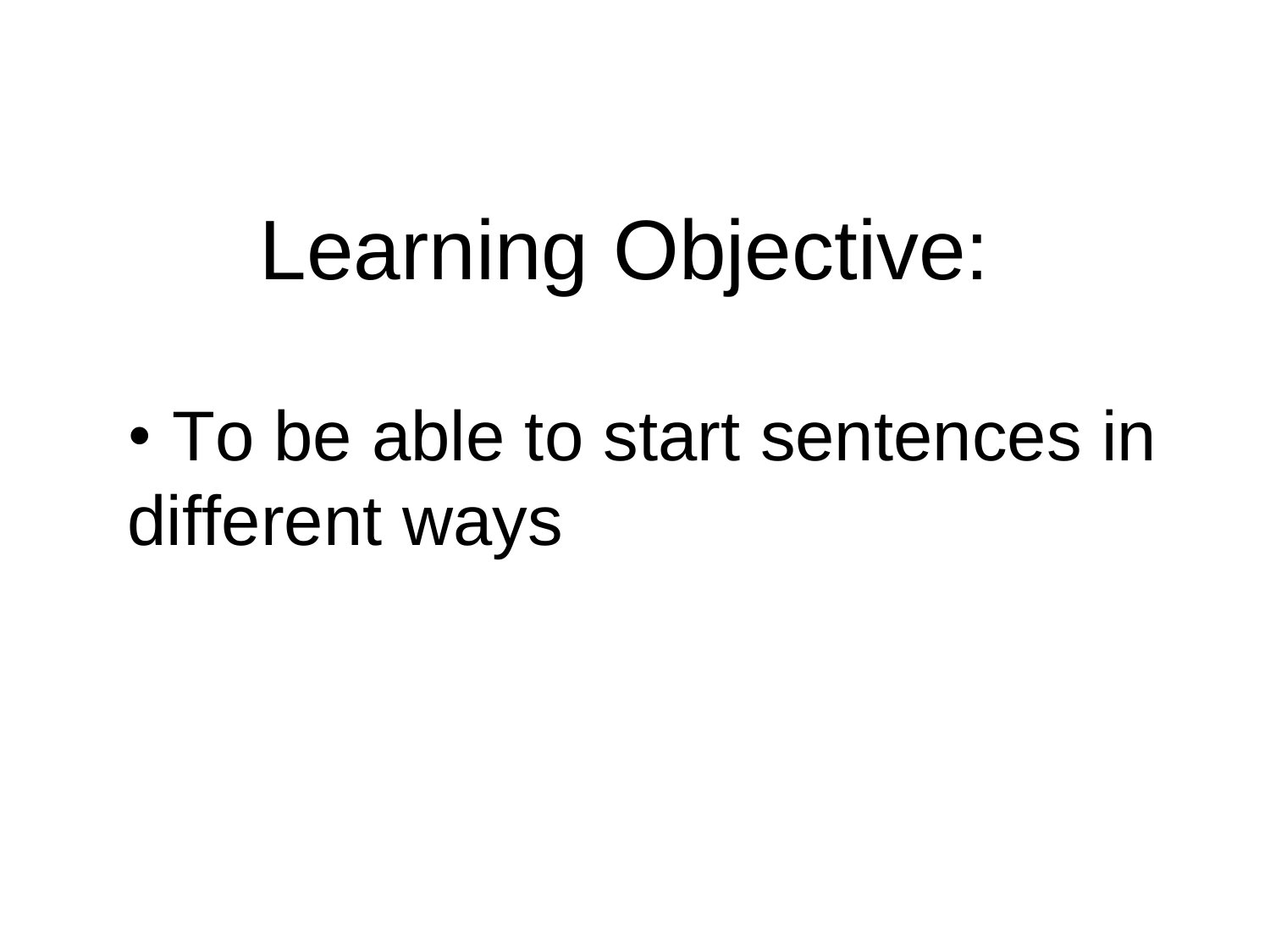Imagine a fight between two boys (or girls). You have 4 minutes to describe that fight in your own words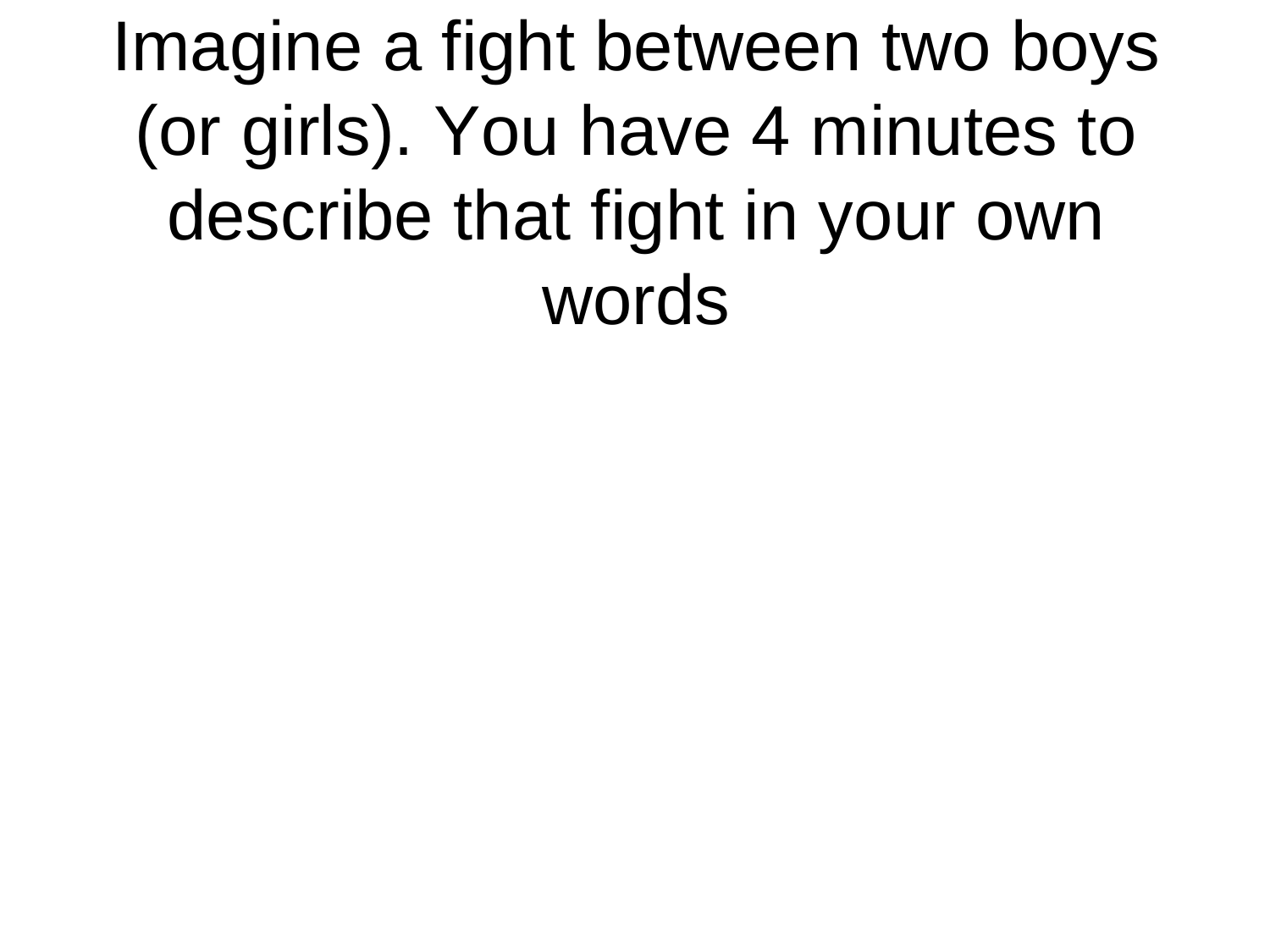## A bad way to start a sentence

 I did this. I did that. I like this. I like that.

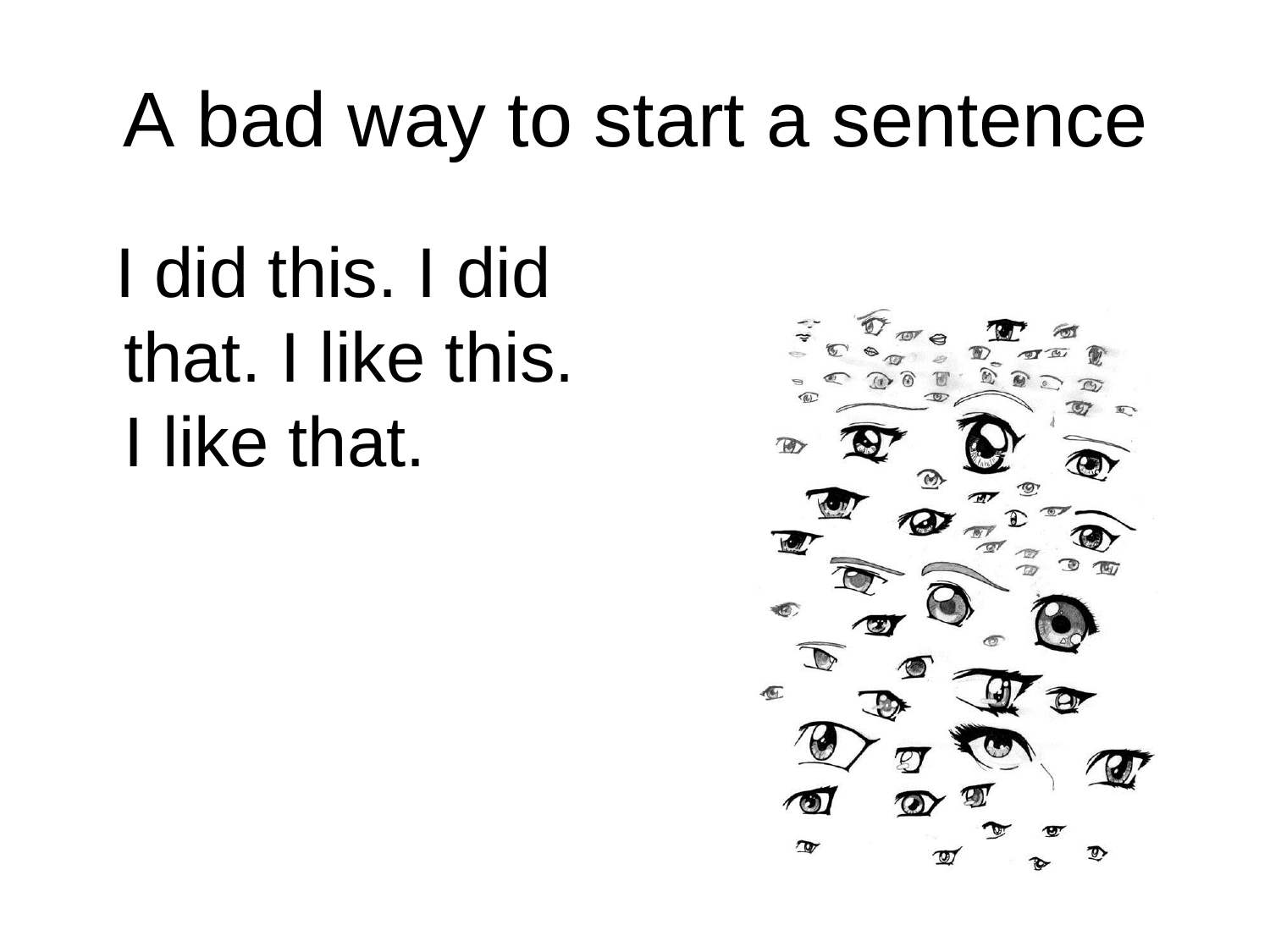## Beginning sentences with …ing words

- 1. Scratching my chin, I kept on wondering.
- 2. Running as fast as I could, I made my way to school.
- 3. Laughing, she danced around the room.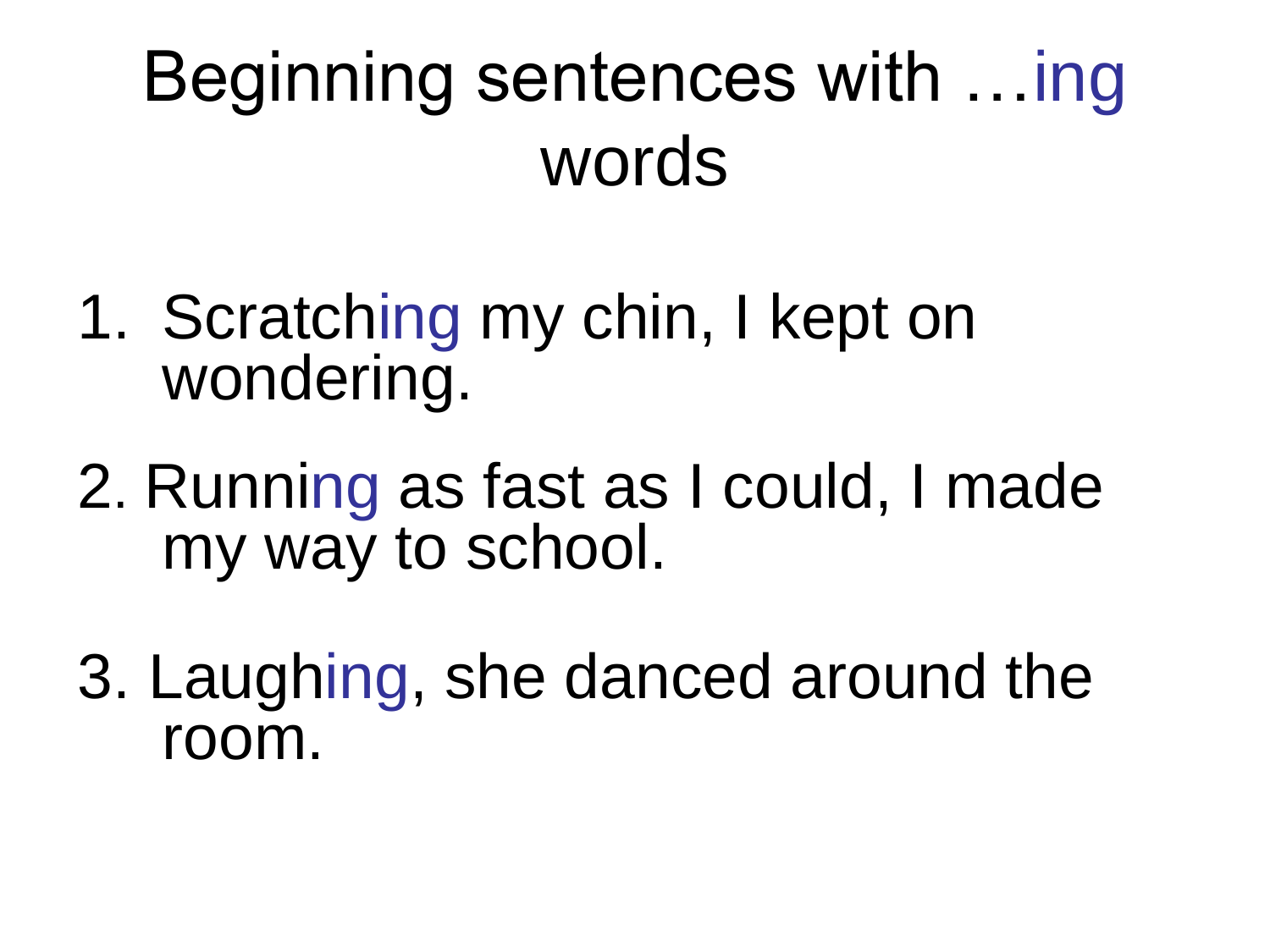Change these sentences to ones beginning with '…ing' words

- 1. Luke did his paper round.
- 2. They fell to the floor.

3. The dog chased the ball.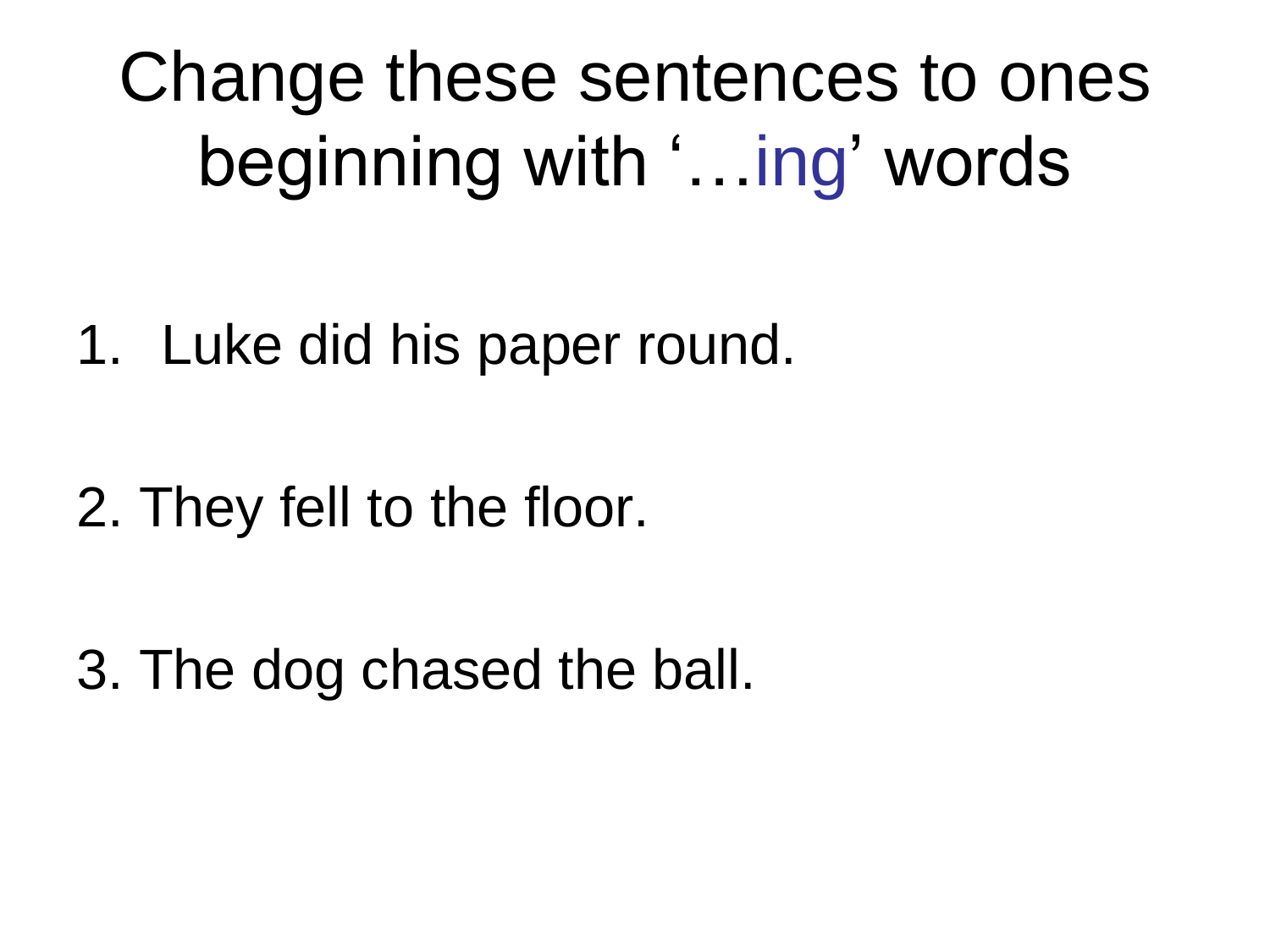#### Creeping through the corridor, looking left to right…

Blinding his eyes, pounding his eardrums, destroying his courage…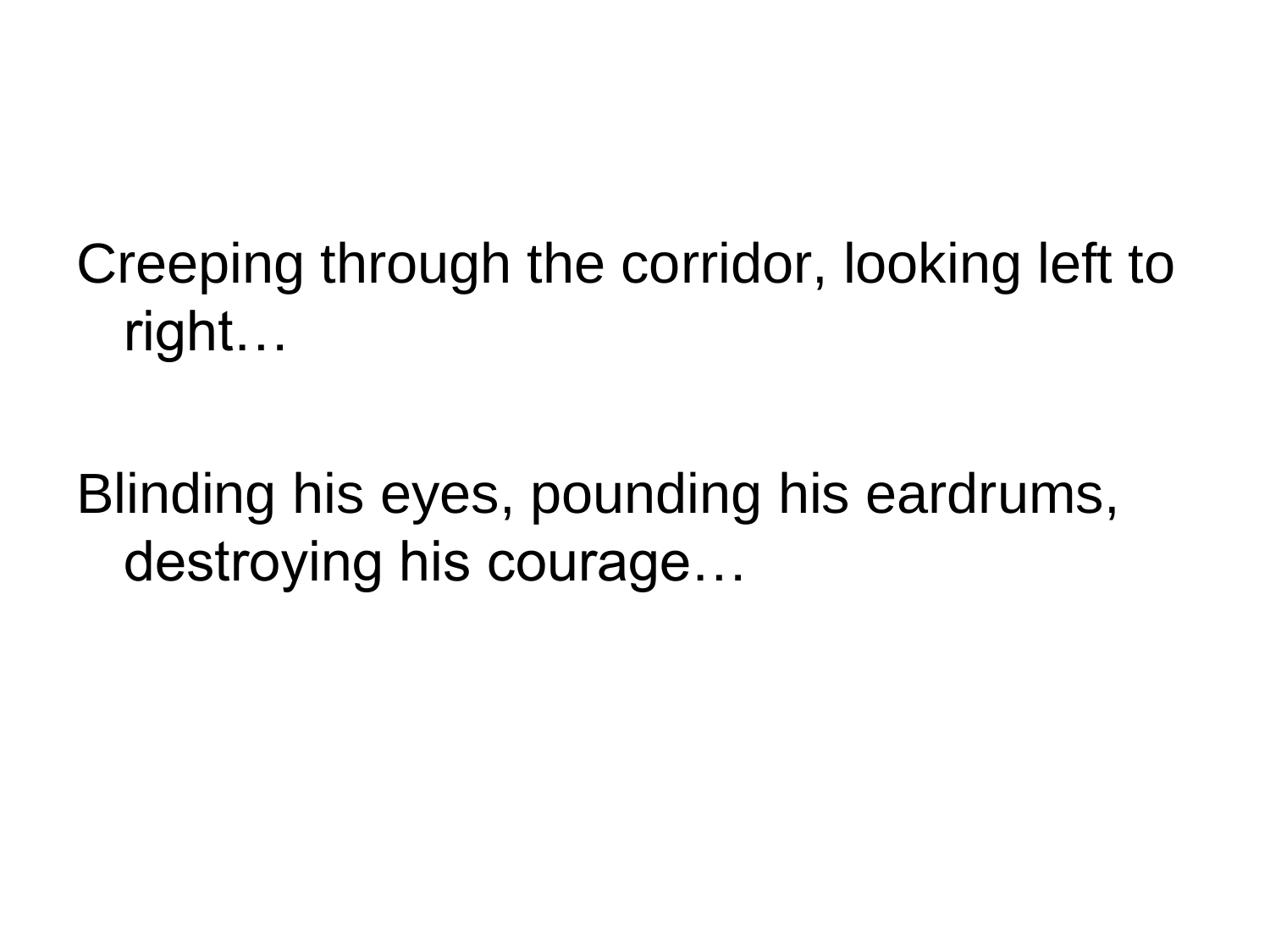### Beginning sentences with '…ly' words.

1. Angrily, the teacher stared at the student.

2. Cautiously, she stepped through the door.

3. Understandably, you feel upset.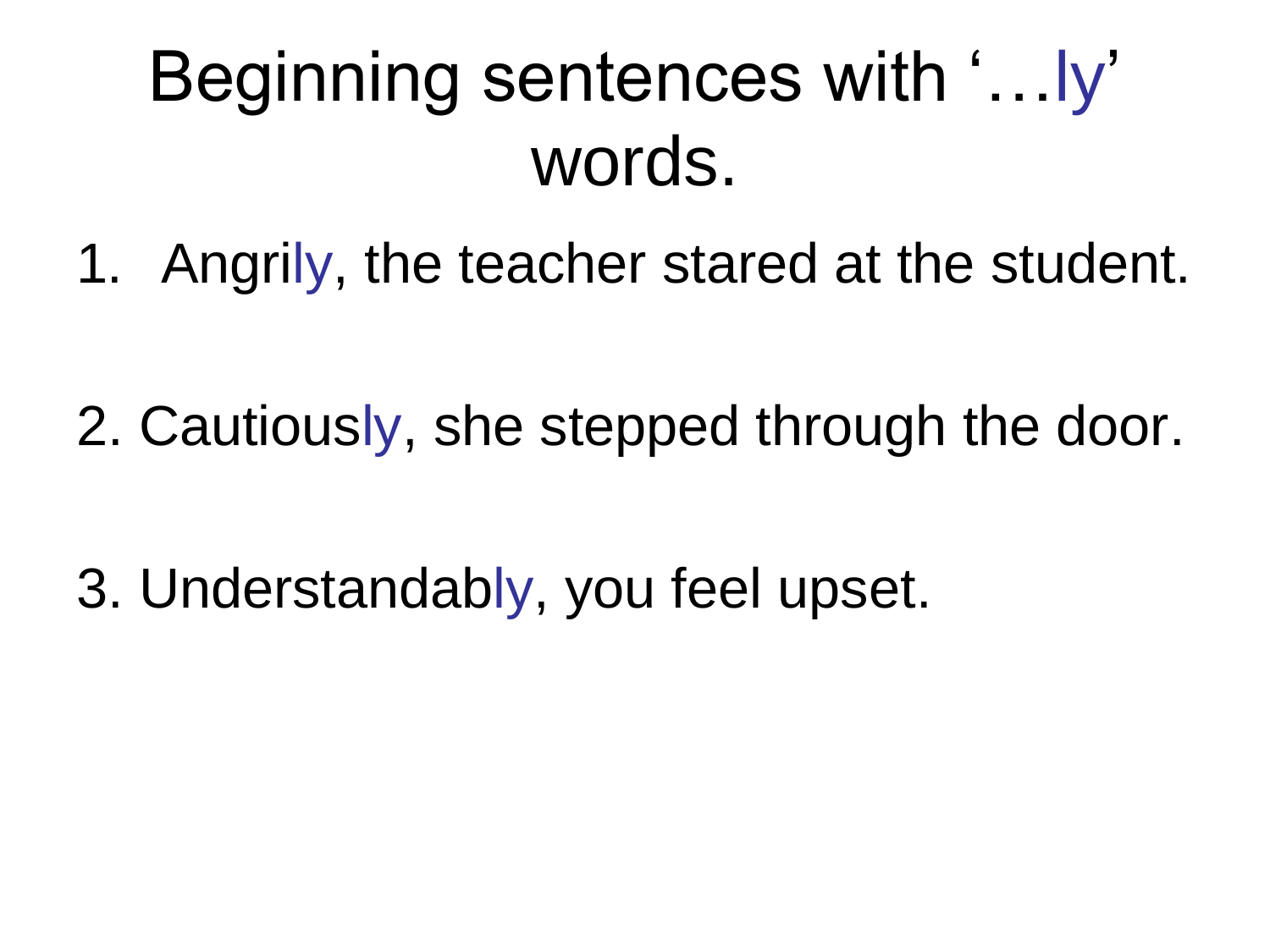You can combine them with participles if you are really clever…

Noiselessly tiptoeing through the empty corridor, the boy…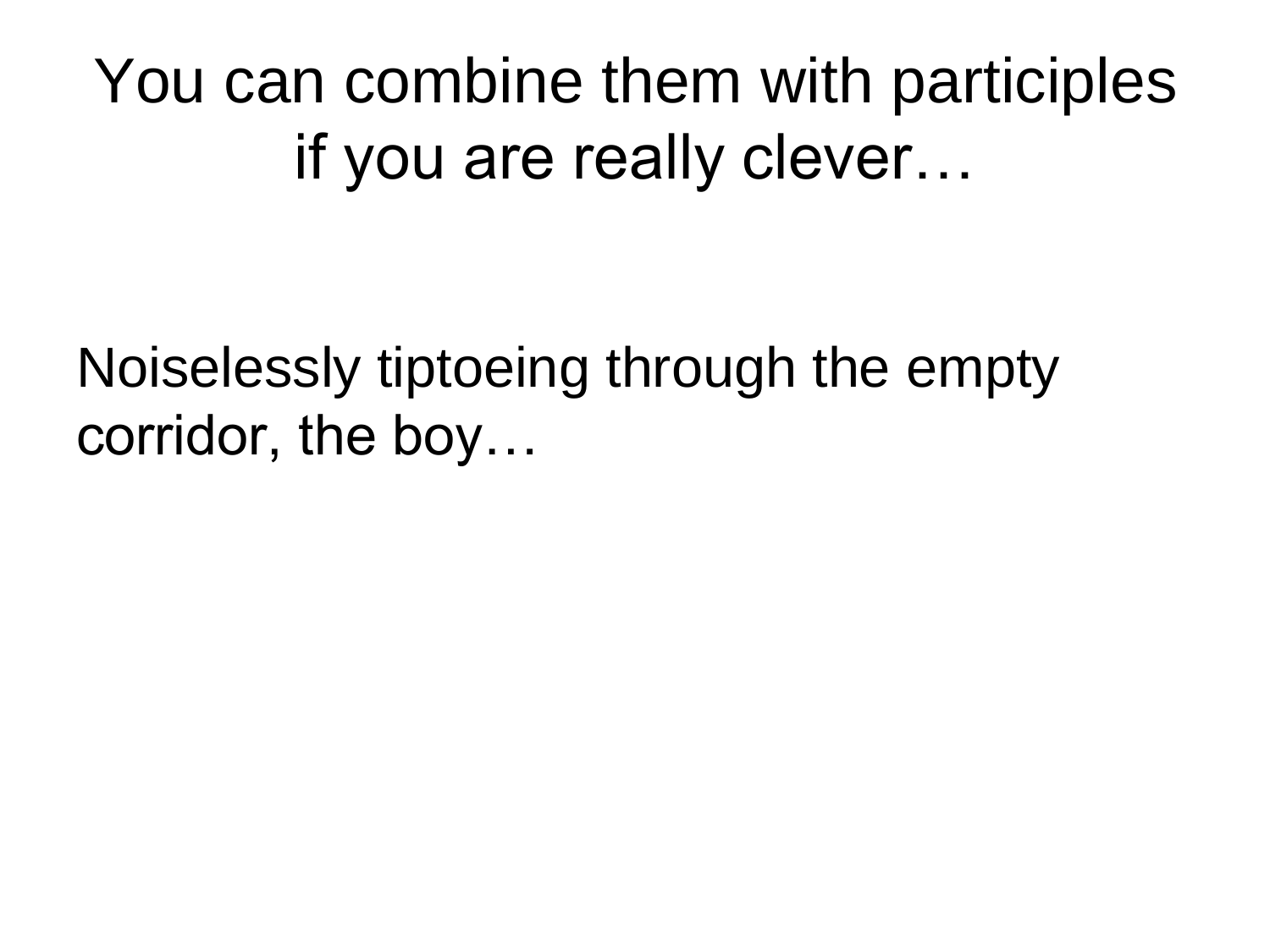Change these sentences to ones beginning with '…ly' words

1. Luke did his paper round.

2. They fell to the floor.

3. The dog chased the ball.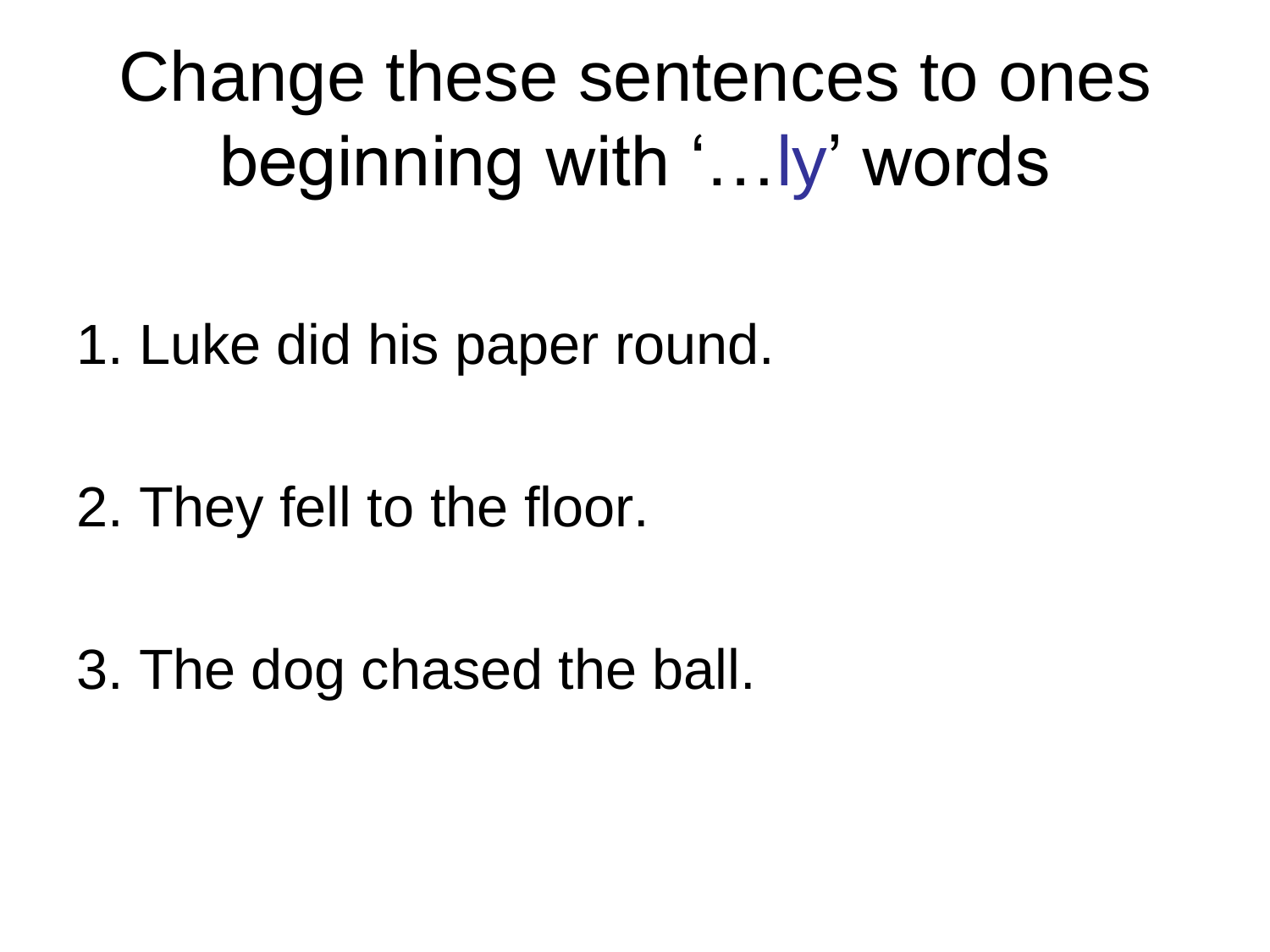# Beginning sentences with 'To...'

- 1. To make sure I had everything for school, I checked my bag.
- 2. To stop him running, the teacher stood in his way.
- 3. To climb the hill, John took walking boots.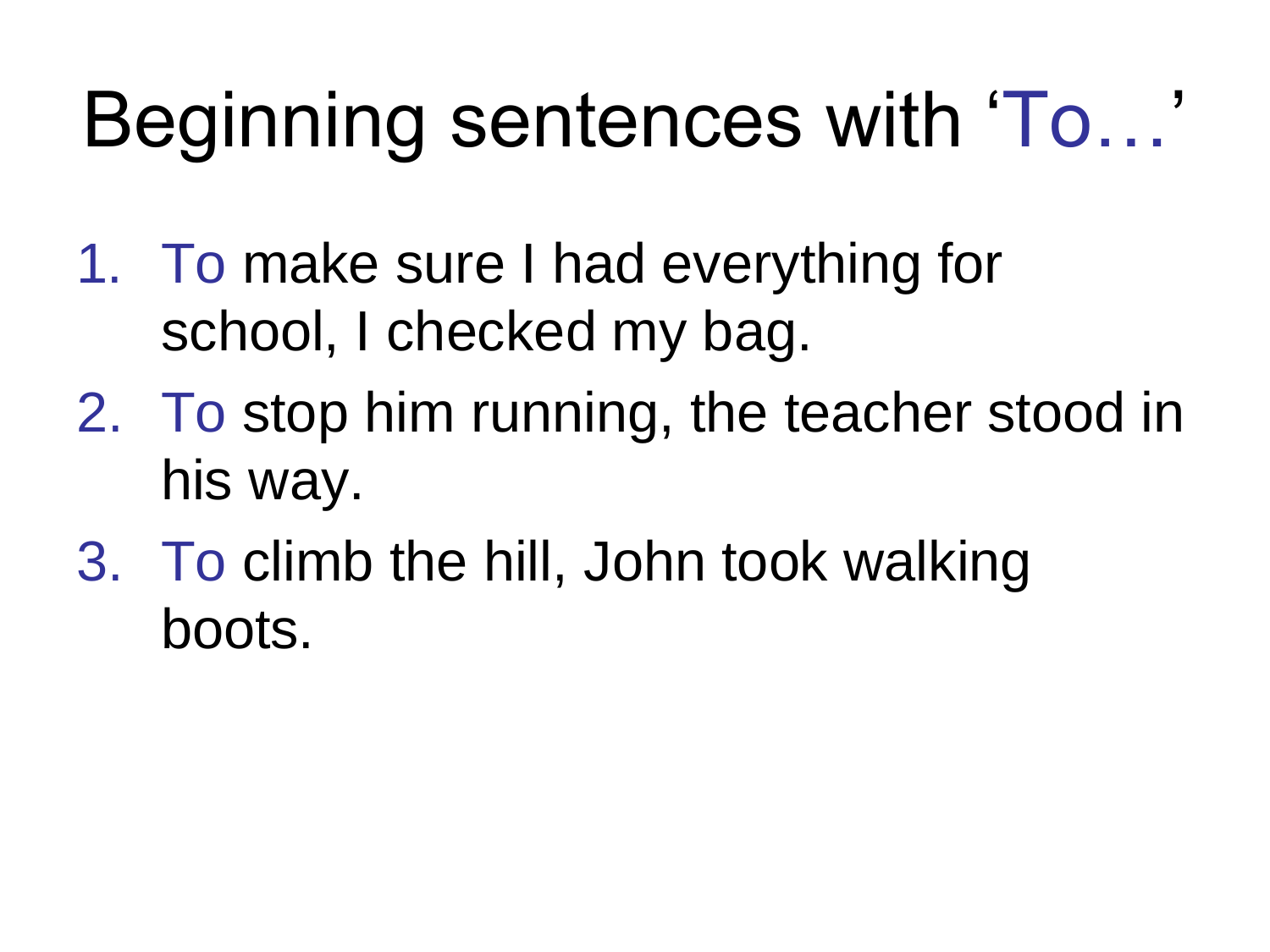Change these sentences to ones beginning with 'To…'

- 1. Luke did his paper round.
- 2. They fell to the floor.

3. The dog chased the ball.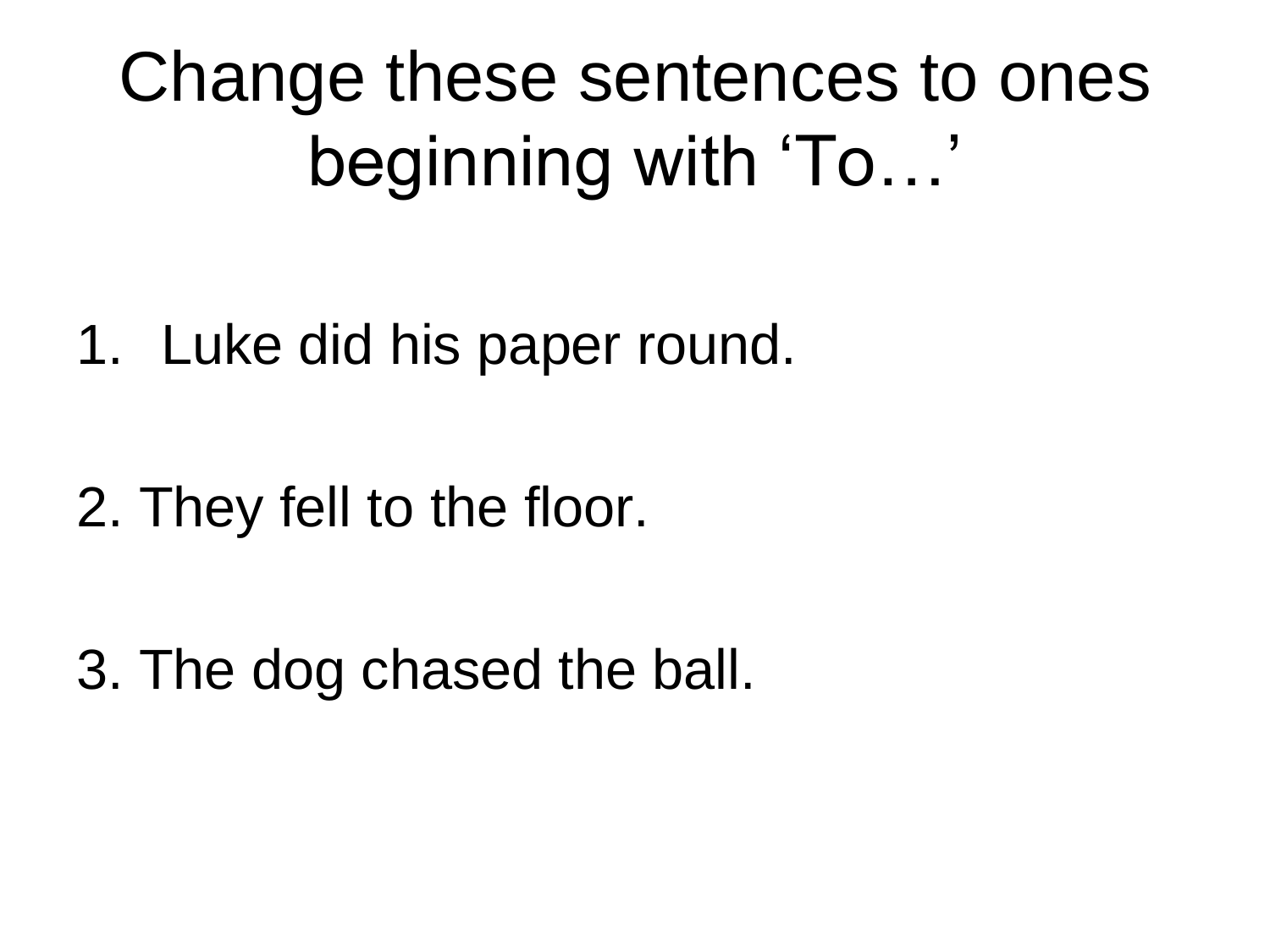Level 4: He stood quietly in the rain

Level 5: Quietly, he stood in the rain.

Level 6: Quietly and sadly, he stood in the rain that fell around him

Level 7: Quietly contemplating his own sadness, he stood motionlessly, as silent and melancholy as a weather-beaten garden statue.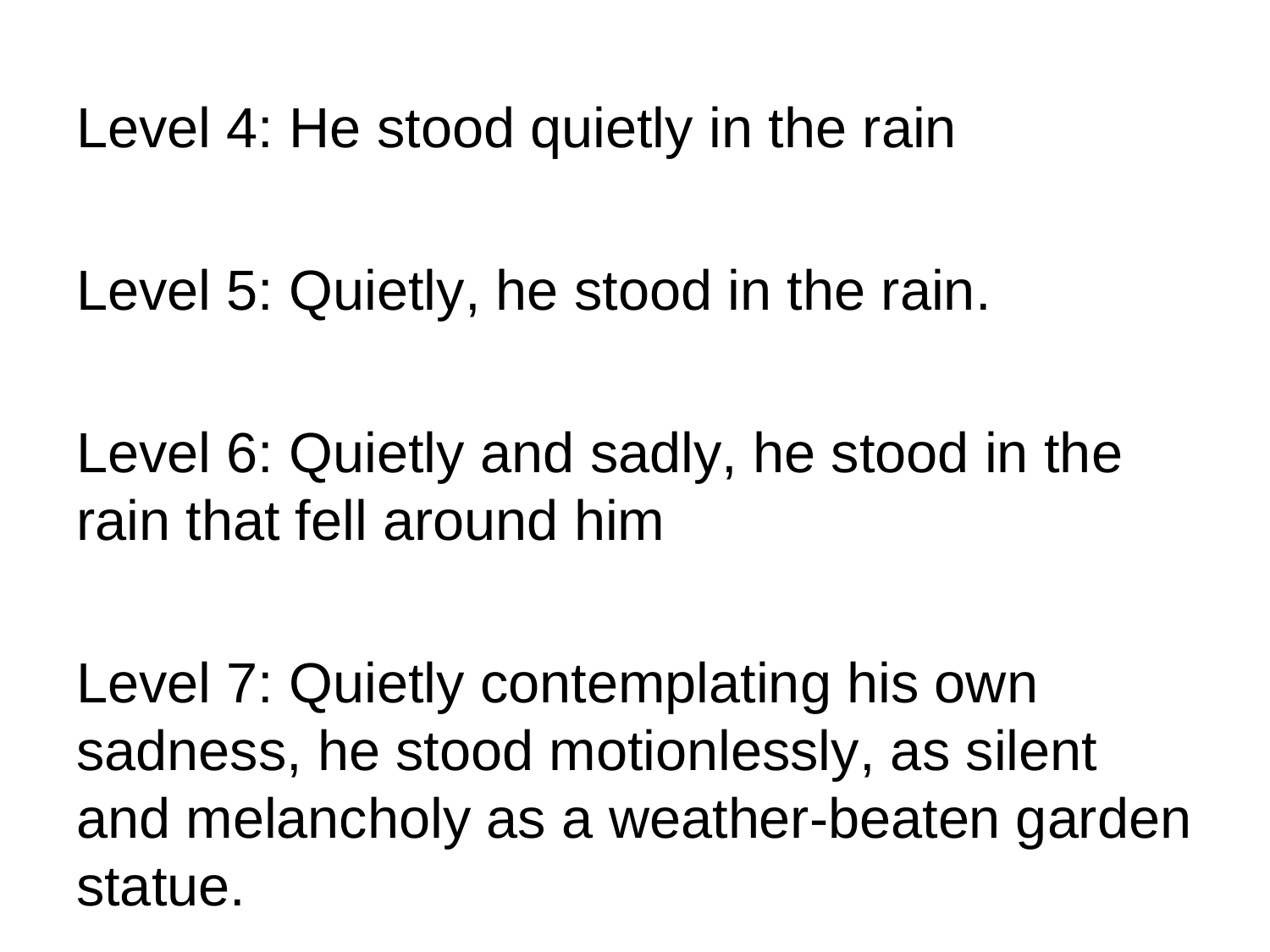#### http://www.youtube.com/watch?v=4wyg1IHJ pTM

03.19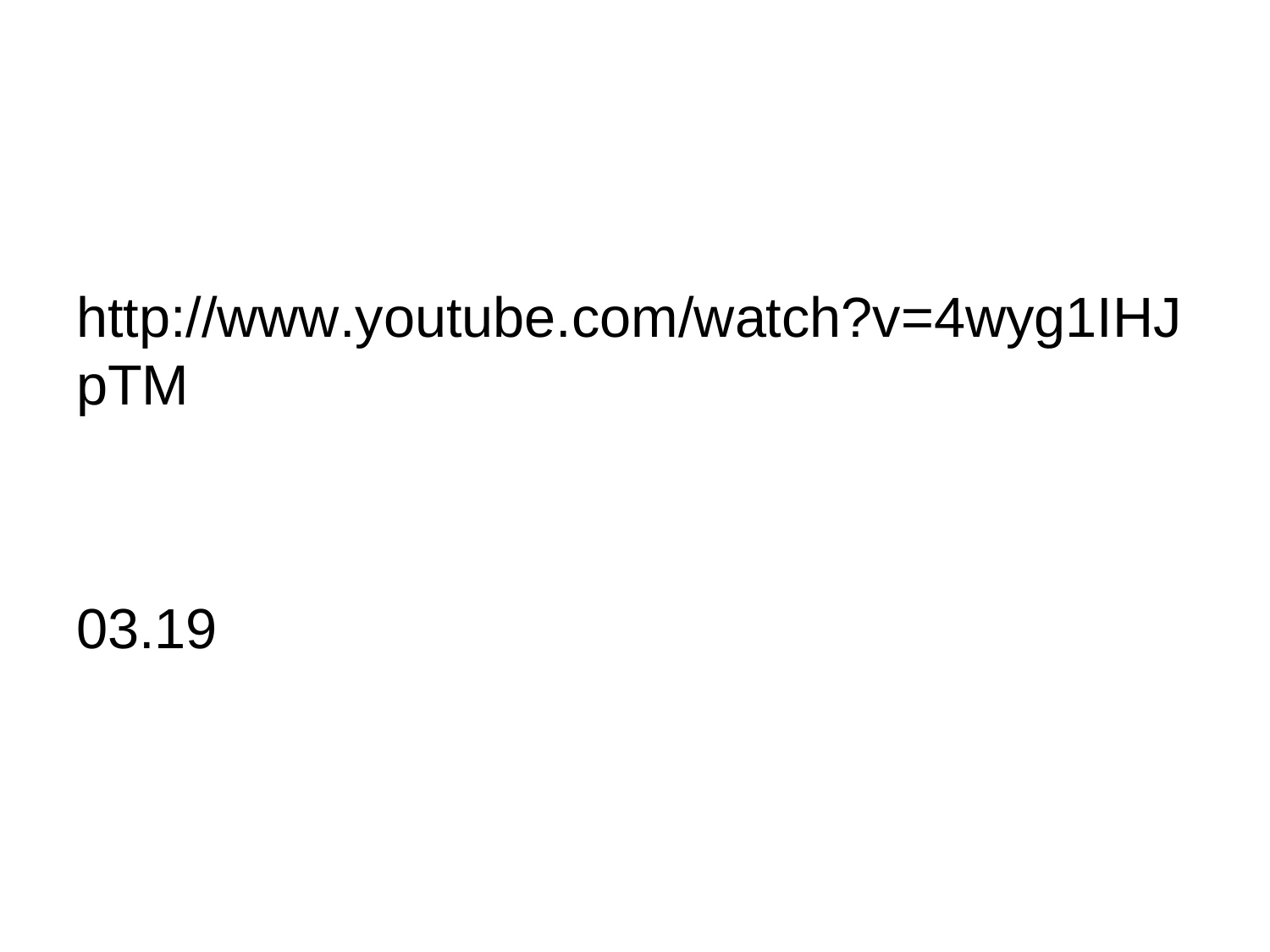# Describing a fight

 Describe the fight between Pip (the winner) and Herbert (the loser). Each sentence must begin with an '... ing' word or a '...ly' word.

#### *Here are some words to help you:*

**Unstoppably** 

Cleverly ducking

**Jumping** 

Staggering backwards

Falling

**Bravely** 

Resignedly **Subsetter Unleashing a hard jab** Smiling happily